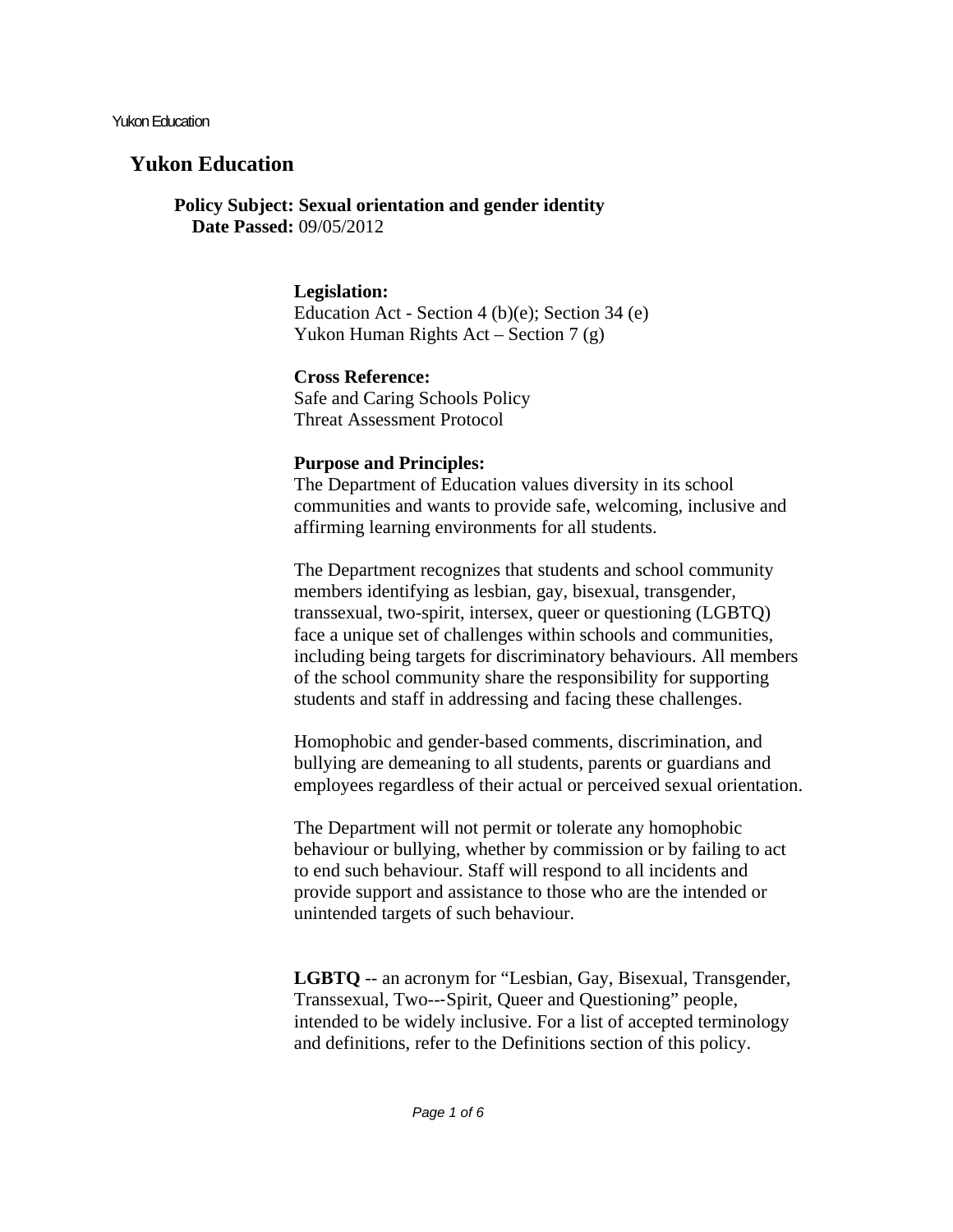#### **Standards and Procedures:**

- 1. School Administrators must ensure that students and staff practice appropriate behaviour and actions to prevent homophobic discrimination and harassment through greater awareness of and responsiveness to their harmful effects.
- 2. School communities, with the support of Area Superintendents and the Social Emotional Learning Consultant, must develop, promote and implement respectful, pro-active strategies (for example Gay/Straight Alliances) and school based policies to ensure that LGBTQ members of school communities and their families are welcomed and included in all aspects of education and school life, and are treated with respect and dignity. Educational resources and guidance in developing strategies and policies are available through the Department (see Appendix 1).
- 3. School based policies intended to prohibit sexual discrimination must state consequences of discrimination and harassment and Administrators must take action to address such behaviors and document all actions following an incident of homophobic behavior.
- 4. School administrators must respond to all complaints about homophobia seriously and ensure that they are dealt with effectively through consistently applied policy and procedures.

#### **School based policies must include the following key elements:**

- 1. That language or behaviour that degrades or incites hatred, prejudice, discrimination or harassment towards students or employees on the basis of their real or perceived sexual orientation or gender identification will not be tolerated. The prohibition of such language and behaviour should be specified in the school's student codes of conduct.
- 2. The responsibility of all staff to exercise individual and collective responsibility to identify discriminatory attitudes and behaviours. School staff will work to eliminate systemic inequities and barriers to learning for students who identify themselves on the basis of sexual orientation or gender identity.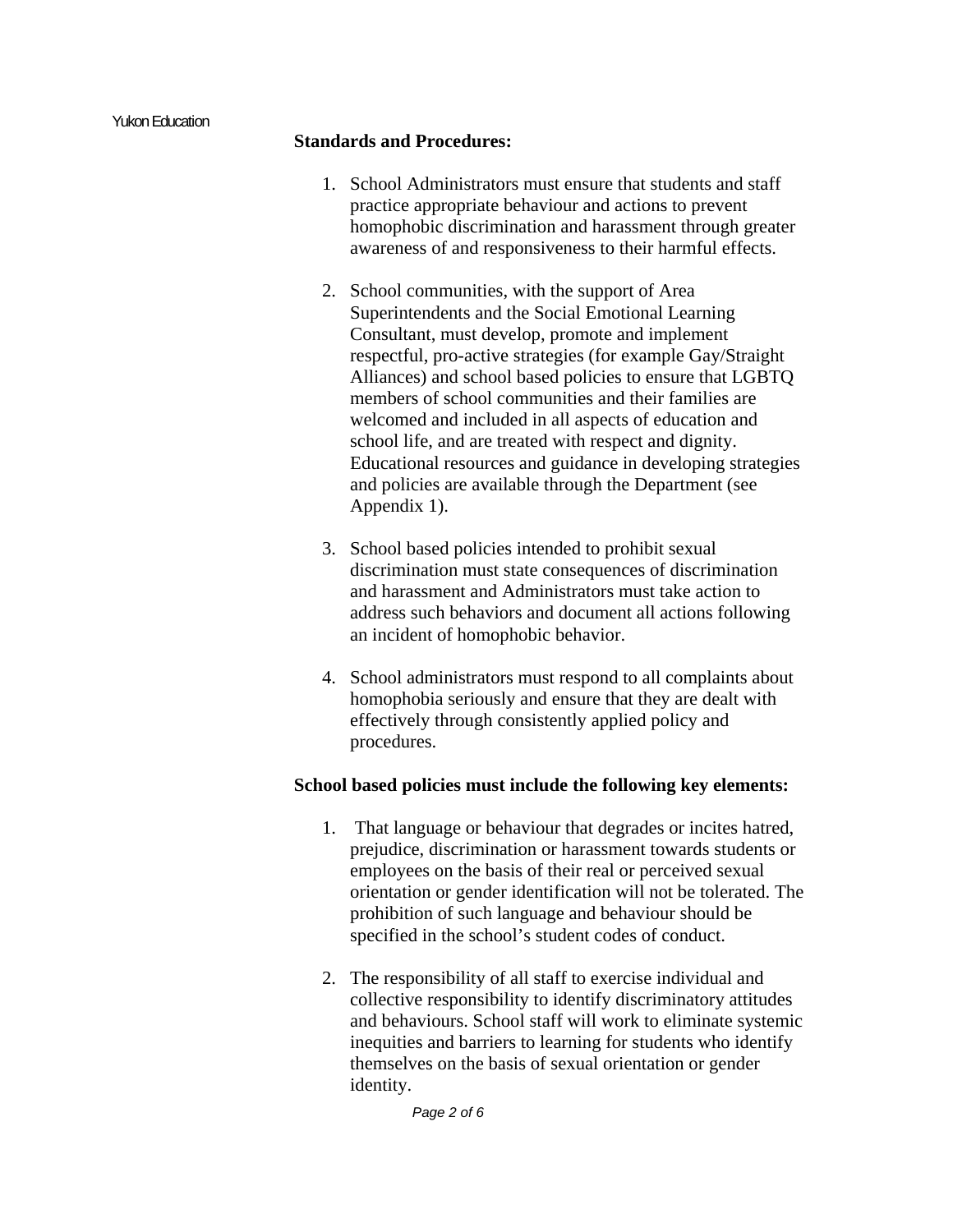- 3. All administrators, teachers, counselors, and staff and student leaders will model respect for LGBTQ students and families.
- 5. Administrators will support teachers striving to include in their teaching positive images and accurate information about history and culture which reflects the accomplishments and contributions of LGBTQ people.
- 6. All staff have an obligation to intervene in any interaction involving the use of homophobic epithets and slurs, and behaviours regardless of the speaker's intentions, and to convey that such comments are against policy and will not be tolerated in the school community.
- 7. School based policies must include procedures through which individual or group-based complaints will be effectively resolved and which specify any consequences of breaching this standard of behavior.
- 8. School based policies must be posted in a visible place and made readily available to parents and the school community.

# **Student Counseling and Support**

- 1. Using best judgment to determine numbers, principals must appoint at least one member of staff as a safe contact for students who identify themselves on the basis of sexual orientation or gender identity. School administrators are responsible for informing students, parents and other staff about the location and availability of this contact person.
- 2. Working with the school's safe contact, principals will visually mark an area as welcoming and reaffirming for LGBTQ students and staff (for example, through the use of posters and affirming principles).
- 3. Training and resources shall be offered to those identified staff members and counsellors to be sensitive and respond knowledgeably to LGBTQ students as well as students with LGBTQ family members. Identified staff and counsellors must receive training.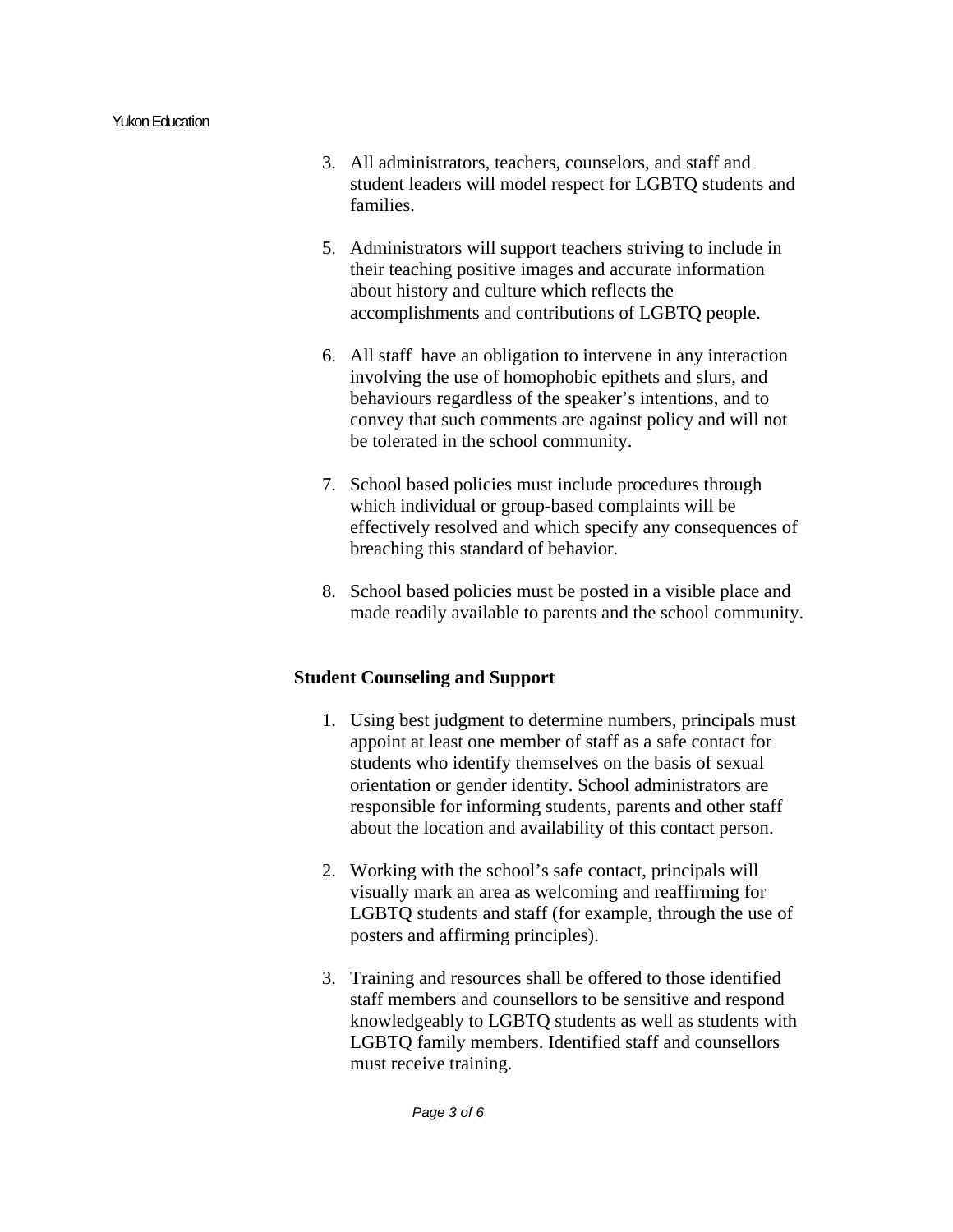4. The Department supports the right of LGBTQ students to counseling that is supportive, affirming and free from efforts on the part of counselors to try to change their sexual orientation and/or identity through the use of or the referral to aversion, reparative, or conversion therapies.

The Administrator will make best efforts to facilitate the formation of Gay/Straight Alliance clubs (GSAs), where students or staff come forward requesting this support.

### **Definitions:**

**Bisexual** -- A person who is attracted physically and emotionally to both males and females.

**Gay** -- A person who is physically and emotionally attracted to someone of the same sex. Gay can include both males and females, or refer to males only.

**Gender** -- The expression, behaviour or identification of a person considered as masculine, feminine, androgynous or any mix thereof. Not necessarily dependent on the sex one is assigned at birth or on sexual characteristics. Different communities and cultures have different ways of thinking of gender and classifying people into different genders.

**Gender Expression --** The way a person publicly shows one's gender identity through clothing, speech, body language, wearing of make‐up and/or accessories and other forms of displaying masculinity or femininity.

**Gender Identity --** A person's internal sense or feeling of being male or female. Gender Expression relates to how a person presents their sense of gender to the larger society. Gender Identity and gender expression are often closely linked with the term transgender.

**Gender Non-conforming** -- A term for individuals whose gender expression is different from societal expectations related to gender.

**Homophobia --** Fear and/or hatred of homosexuality in others, often exhibited by name--‐calling, bullying, exclusion, prejudice, discrimination, or acts of violence. Anyone who is LGBTQ or assumed to be LGBTQ can be the target of homophobia.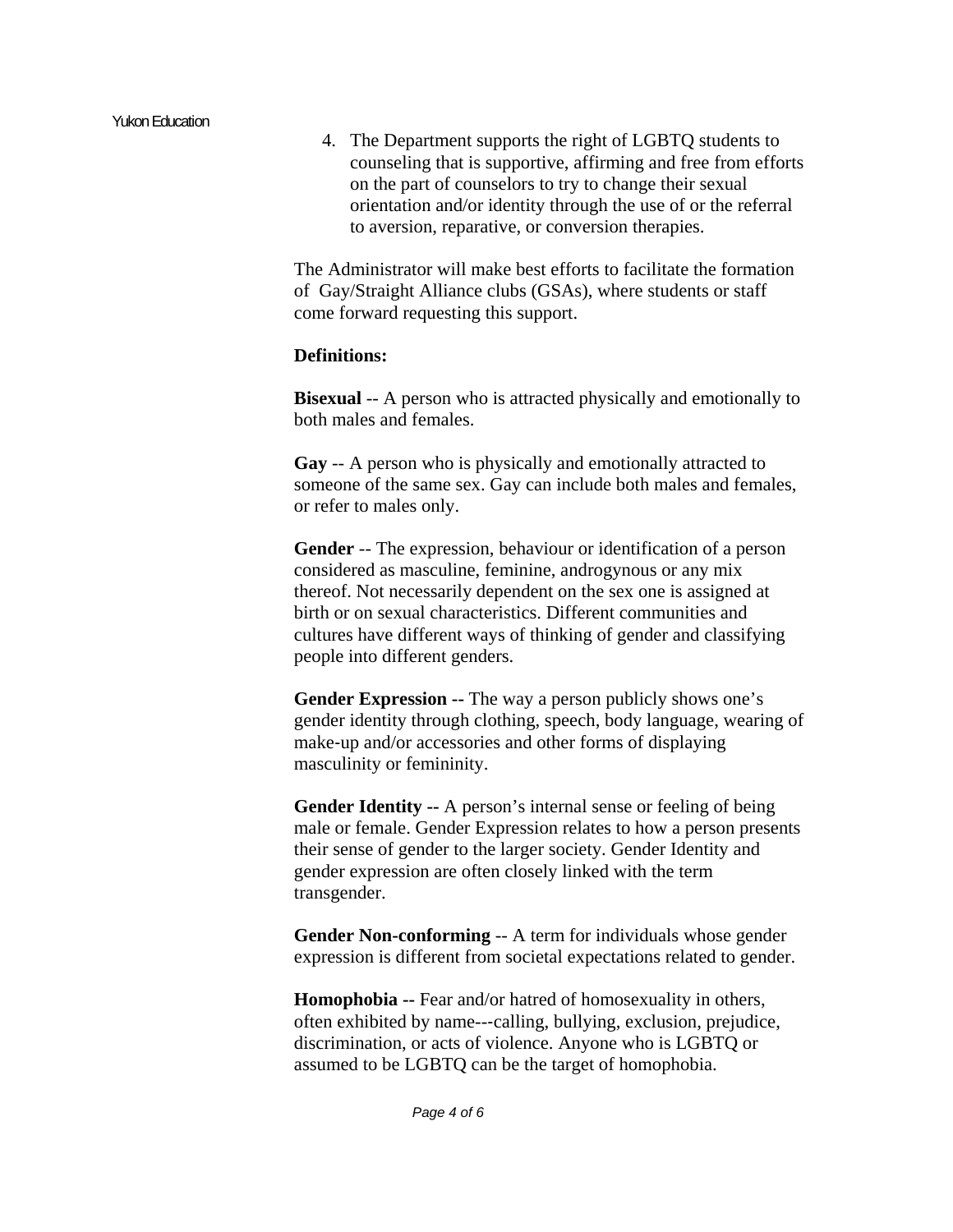**Intersex** -- People who are born with or develop primary and secondary sex characteristics that do not fit neatly into society's definitions of male or female. Many intersex babies/children receive surgical intervention (without their consent and sometimes without their knowledge) to make their sex characteristics conform to binary expectations. Intersex people do not necessarily identify as trans.

While some people may identify with the term hermaphrodite, intersex is considered a more neutral term.

**Lesbian** -- A female who is attracted physically and emotionally to other females.

**Queer** -- Historically, a negative term for homosexuality, but more recently reclaimed by the LGBT movement to refer to itself. Increasingly, the word "queer" is popularly used by LGBT youth as a positive way to refer to themselves.

**Questioning** -- A person who is unsure of their sexual orientation or gender identity.

**Straight/Heterosexual --** A person who is sexually and emotionally attracted to someone of the "opposite" sex.

**Trans** -- A term commonly used to refer to transgendered and/or transexual people. While it is often used as an umbrella term, some people identify just as trans. Used as an adjective, not as a prefix. In other words, it's appropriate to say trans person, not transperson.

**Transgender** -- Used most often as an umbrella term to include the following: those whose gender identity, behaviour, or expression is different from their assigned sex; those whose gender changes at some point in their lives; those who identify as a gender outside the man/woman binary; those who have no gender or multiple genders; those who perform gender or play with it (e.g. in drag contexts); and others.

**Transition** -- The process of changing one's gender expression. It may include any combination of coming out; changing one's dress, appearance, and mannerisms; changing one's name and/or pronouns; hormones; surgery. (MTF refers to a person who transitions from the "male" end of the spectrum towards the "female" end, while FTM refers to a person who transitions from the "female" end of the spectrum towards the "male" end.)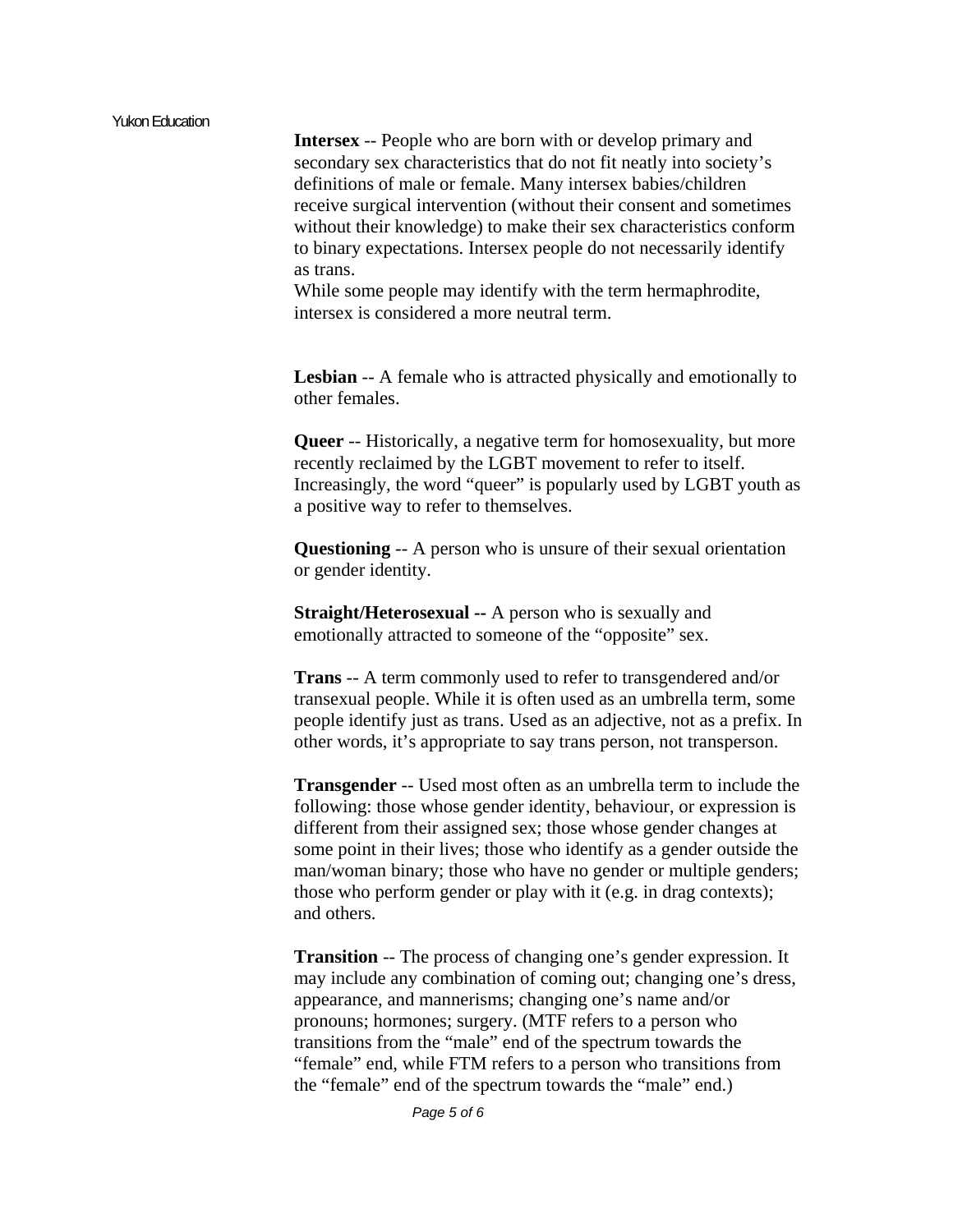#### Yukon Education

**Transsexual** -- Those who identify as members of a sex that is different from the sex they were assigned at birth. Many pursue hormones and/or surgical interventions, but not all those who pursue such medical interventions identify as transsexual.

**Two Spirit --** Some Aboriginal people Identify themselves as Two Spirit rather than as lesbian, gay, bisexual or transgender. Historically, in many Aboriginal cultures two--‐spirited persons were respected leaders and medicine people. Two---spirited persons were often accorded special status based upon their unique abilities to understand both male and female perspectives.

**Passing** -- The act of living and/or being perceived as a certain gender, sexuality, etc. This is often used to refer to "succeeding" at presenting the gender a person identifies with, but people can pass in other circumstances, sometimes even when they don't want to. The word passing was originally used in the contexts of people of mixed African-American and white heritage in the U.S.A. who could pass for white.

**Perceived Sexual Orientation --** When someone wrongly assumes that you are lesbian, gay, or bisexual without knowing what your true sexual orientation really is (heterosexual).

**Sex** -- The male or female (or intersex) classification that one is assigned at birth and based upon one's anatomy. One's sex is often thought of as a much more concrete matter than it actually is: a person's assigned sex may or may not be the same as their present anatomical sex which may or may not be the same as their sex of identity. Even purely biological sex can be defined in term of chromosomes, anatomy, hormones, or any combination, and there are always people who are male under one definition and female under another.

**Sexual Identity/Orientation --** A person's deep--‐seated feelings of emotional and sexual attraction to another person. This may be with people of the same gender (lesbian or gay), the other gender (heterosexual/straight) or either gender (bisexual).